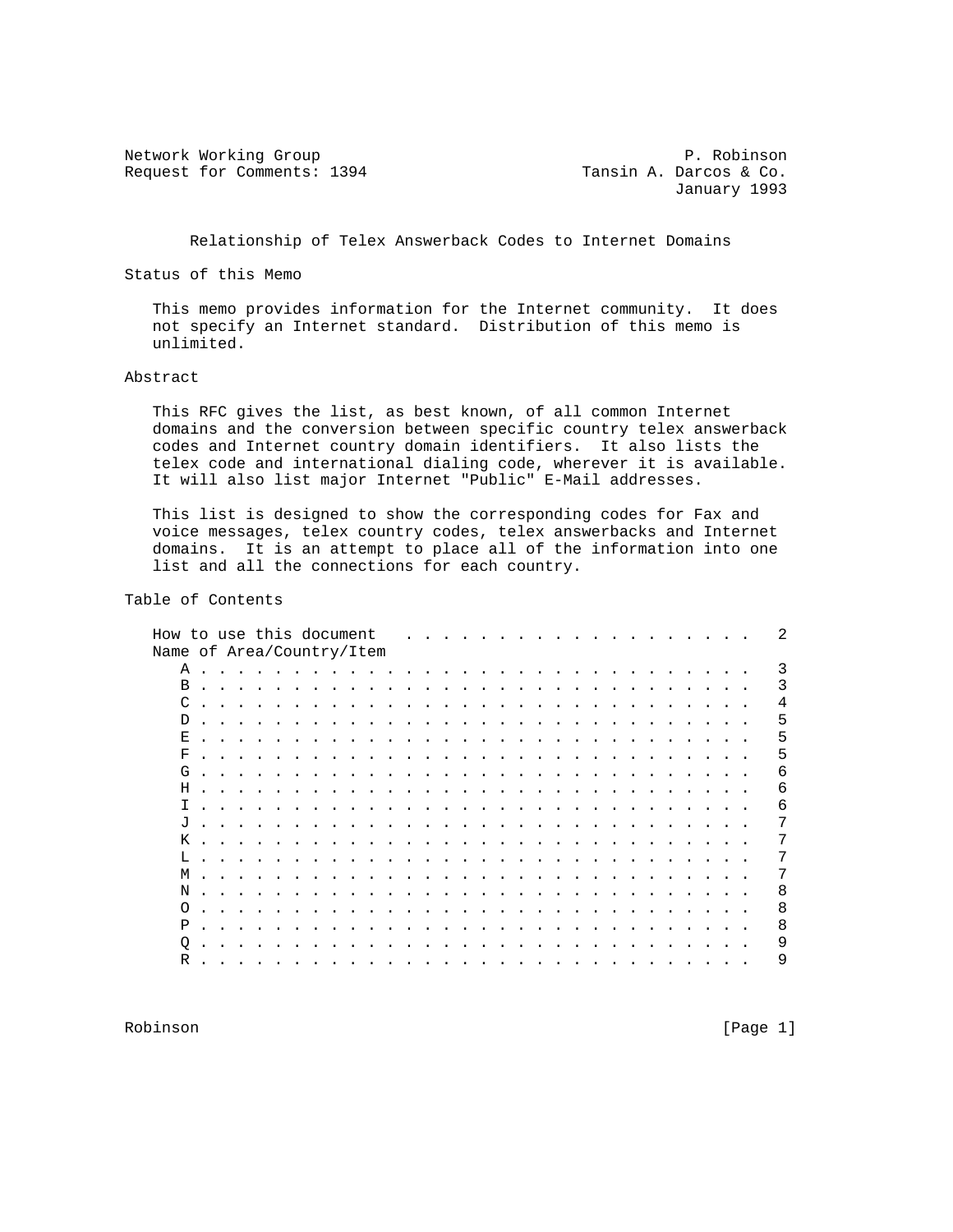| Notes $\ldots$ $\ldots$ $\ldots$ $\ldots$ $\ldots$ $\ldots$ $\ldots$ $\ldots$ $\ldots$ $\ldots$ $\ldots$ $\ldots$ |  |  |  |  |  |  |  |  |  |  |  |  |  |  |  |  |
|-------------------------------------------------------------------------------------------------------------------|--|--|--|--|--|--|--|--|--|--|--|--|--|--|--|--|
|                                                                                                                   |  |  |  |  |  |  |  |  |  |  |  |  |  |  |  |  |
|                                                                                                                   |  |  |  |  |  |  |  |  |  |  |  |  |  |  |  |  |

How to use this document

 All entries are column alligned. Where an entry ends with a comma, it means that additional entries appear beginning at the starting column for that entry on the following line. Four dashes appear where no telephone code is known for an area; three dashes appear for all other missing or unknown information.

 The information in this document was obtained from several sources in multiple countries; while reasonable care was used in preparing this document, its accuracy cannot be guaranteed; in some cases the codes may not be correct. We welcome corrections as well as additional countries/zones/areas/major mailing systems not listed. Please feel free to widely distribute this list.

 Comments, suggestions and corrections are welcomed. Corrections may be mailed, E-mailed or telexed to the address at the end of this document.

 Note that whether you can reach a particular country depends on whether there is a connection to there and whether connections are permitted. The inability to contact an area is usually due to political reasons. For example, US callers cannot dial to Cuba, and most Arab countries cannot dial Israel. Other countries have other restrictions. No standing as to the validity of a country's name or existence is made by this document; this is simply an attempt to catalog all known related information. Information is solicited for extra, old or alternate names for any existing country, or any missing details.

 Users on BITNET / FIDONET / UUCP addresses may require alteration of their address to conform to a transliteration scheme, and/or routing through a gateway. (See Notes.)

Robinson [Page 2]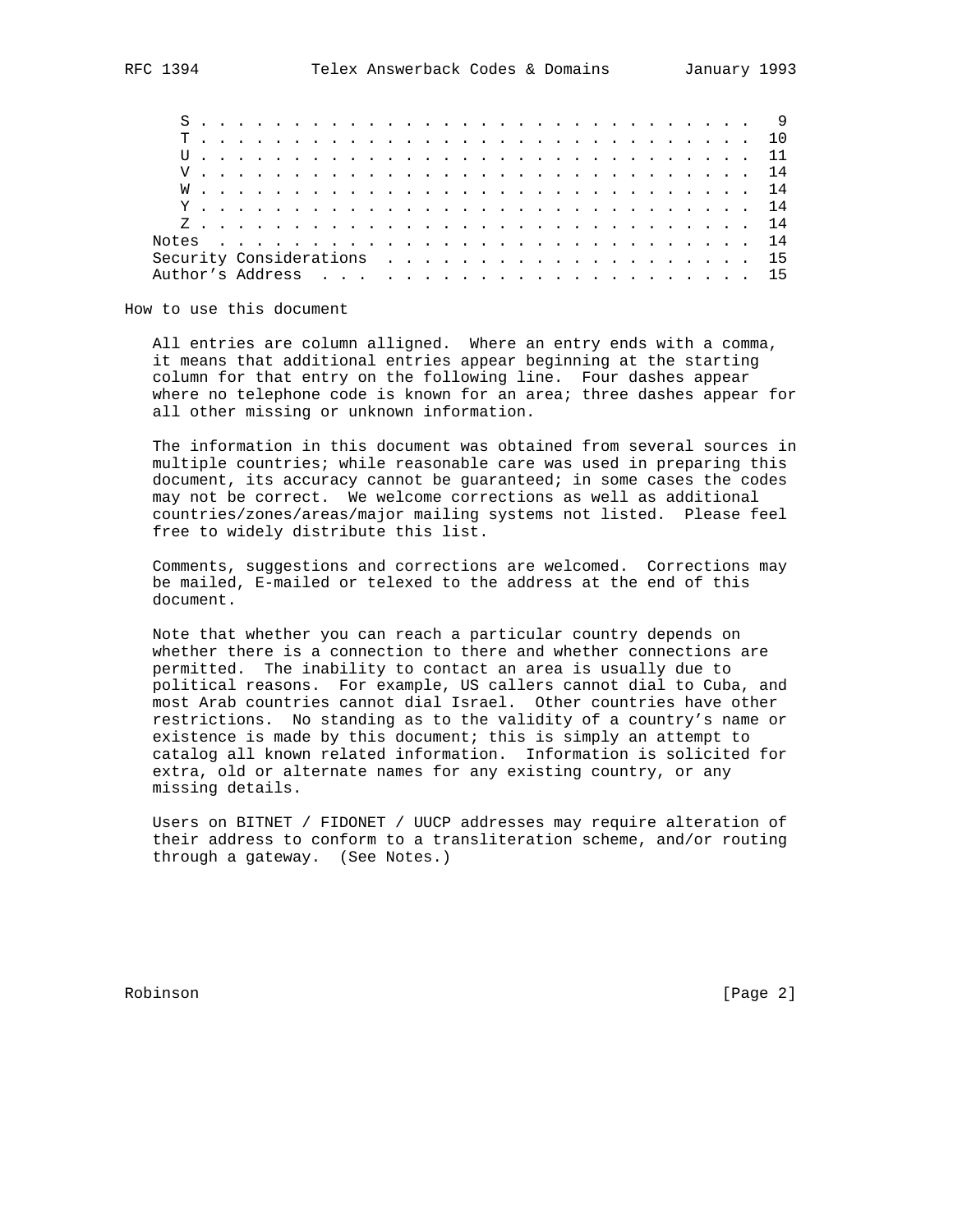|                           | Telephone   |           | TELEX     |               |
|---------------------------|-------------|-----------|-----------|---------------|
|                           | Country     | COUNTRY   | ANSWER    | Internet      |
| Name of Area/Country/Item | Code        | CODE      | BACK      | Domain        |
| Abu Dhabi (UAE)           | $---$       | 949       | EМ        | AЕ            |
| Academic Internet clients | $- - - -$   | $---$     | $---$     | EDU           |
| Adeli Land                | $- - - -$   | $---$     | $- - -$   | $---$         |
| Afganistan                | 93          | 930       | AF        | $- - -$       |
| Ajman (UAE)               | 971         | 949,958   | EМ        | AЕ            |
| Alaska (USA)              | 1907        | $---$     | UA        | AK.US         |
| Albania                   | 355         | 866       | AВ        | AL            |
| Algeria                   | 213         | 936       | DZ        | DZ            |
| American Samoa            | 684         | 782       | AS        | AS            |
| America On Line Clients   | 1           | $- - -$   | $---$     | AOL.COM       |
| Andorra                   | 33628       | 833       | AND       | AD            |
| Angola                    | 244         | 998       | AN        | AO            |
| Anguilla (BWI)            | 1809497     | 317       | LA        | AΙ            |
| Antartica                 | $- - - - -$ | $---$     | $---$     | AQ            |
| Antigua & Barbuda (BWI)   | 1809        | 306       | AK        | AG            |
| Argentina                 | 54          | 390       | AR        | AR            |
| Aruba (Neth. Antilles)    | 297         | 384       | $- - -$   | AW            |
| Ascension Is.             | 247         | 920       | AV        | $---$         |
| Atlantic Ocean, Inmarsat  | 871         | 802,804,  | MAS       |               |
| Atlantic Ocean, Inmarsat  | 871         | 805, 806, | MAS       | $---$         |
| Atlantic Ocean, Inmarsat  | 871         | 807       | MAS       | $---$         |
| Australia                 | 61          | 790       | AA        | AU            |
| Austria                   | 43          | 847       | Α         | AТ            |
| Azores (Portugal)         | 351         | 835       | $---$     | $---$         |
| <b>Bahamas</b>            | 1809        | 382       | BS        | BS            |
| Bahrain                   | 973         | 955       | BN        | BH.           |
| Balearic Is. (Spain)      | $- - - - -$ | 831       | $- - -$   | $---$         |
| Bangladesh                | 880         | 950       | BJ        | BD.           |
| Barbados (BWI)            | 1809        | 386       | WВ        | BB            |
| Belgium                   | 32          | 846       | B         | ВE            |
| Belize (Br. Honduras)     | 501         | 310       | ΒZ        | ΒZ            |
| Benin (Dahomey)           | 229         | 979       | DY.       | ВJ            |
| Bermuda                   | 18092       | 380       | BA        | ΒM            |
| Bhutan                    | $- - - - -$ | 733       | $---$     | ВT            |
| Bolivia CWC Telex         | $- - - -$   | $---$     | <b>BX</b> | $\frac{1}{2}$ |
| Bolivia                   | 591         | 336,355,  | BX, BY    | BO.           |
| Bolivia                   | 591         | 356,376   | BX, BY    | BO.           |
| Bolivia ENTEL Telex       |             | $---$     | ВY        |               |
| Bonaire (Neth. Antilles)  | 599         | 384       | $---$     |               |
| Bophuthatswana (S.A.)     | $- -$       | 932       | BP        | ---           |
| Botswana                  | 267         | 991       | BD        | BW            |
| Brazil                    | 55          | 391       | BR        | BR            |
| Brazzaville (Congo/Zaire) | 243         | 968,971   | ΚG        | CG            |
|                           |             |           |           |               |

Robinson [Page 3]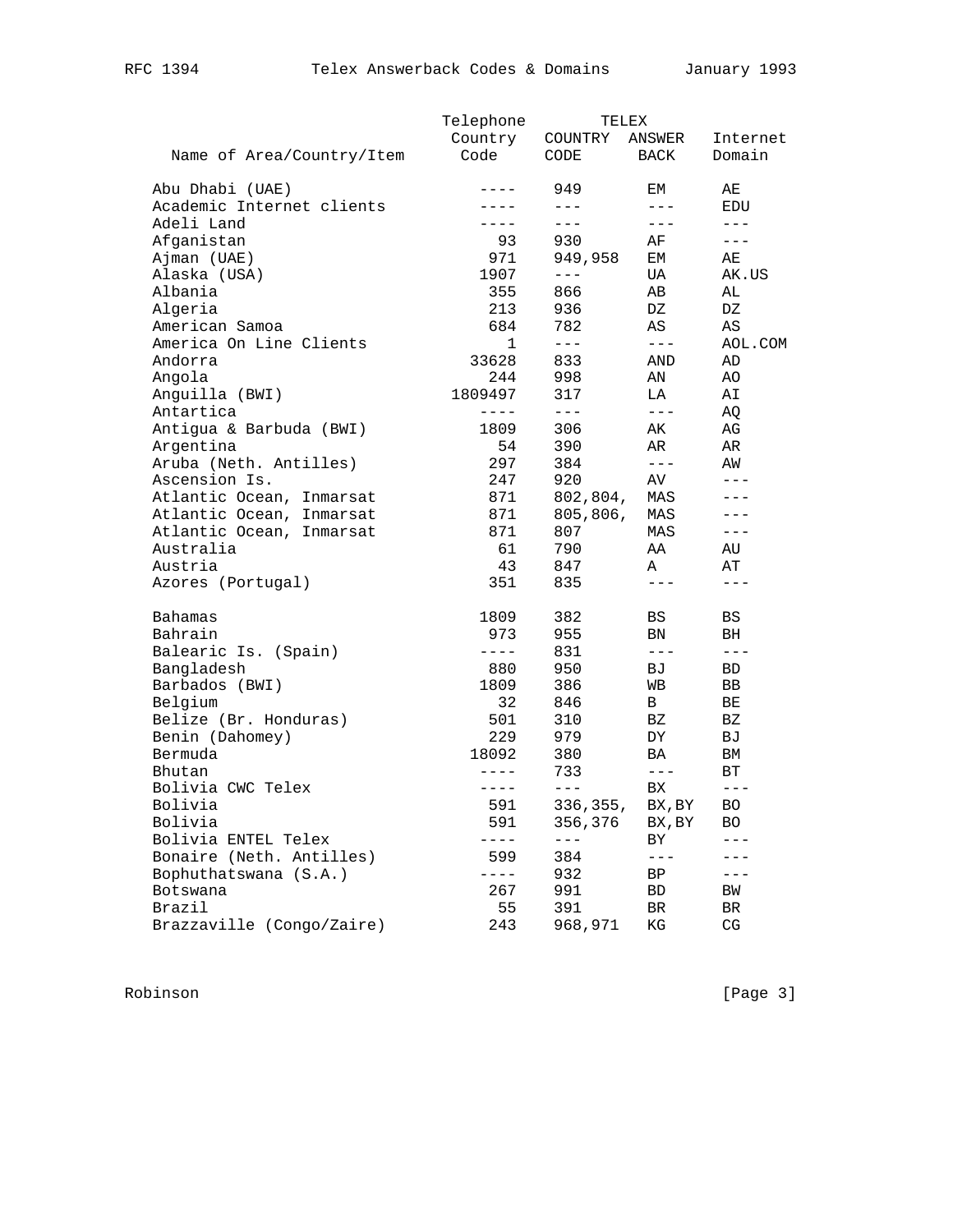| Br. Ind. Ocean Ter. (Chr. Is.) | $- - - -$      | 917           | IΟ          | ΙO      |
|--------------------------------|----------------|---------------|-------------|---------|
| British Virgin Islands         | 180949         | 318           | VB          | VG      |
| Brunei Darussalam              | 673            | 799           | <b>BU</b>   | BN      |
| Bulgaria                       | 359            | 865           | BG          | BG      |
| Burkina Faso                   | 226            | 985           | BF          | ВF      |
| Burma                          | 95             | 713           | ВM          | $---$   |
| Burundi                        | 257            | 977           | <b>BDI</b>  | ВI      |
| $C.I.S.$ (Former $U.S.S.R.$ )  | 7              | 871           | SU          | SU      |
| Caicos Islands & Turks         | $- - - -$      | 315           | $- - -$     |         |
| Cambodia (Kampuchea)           | 855            | 720           | $---$       | KH      |
| Cameroon                       | 237            | 978           | ΚN          | CM      |
| Canada - Ontario               | 1519           | 389           | CA          | CA      |
| Canada - Ontario               | 1705           | 389           | CA          | CA      |
| Canada - Quebec                | 1514           | 389           | CA          | CA      |
| Canada - Ontario               | 1613           | 389           | CA          | CA      |
| Canada - Ontario               | 1416           | 389           | CA          | CA      |
| Canada - Ontario               | 1519           | 389           | CA          | CA      |
| Canada - Ontario               | 1807           | 389           | CA          | CA      |
| Canada - Quebec                | 1418           | 389           | CA          | CA      |
| Canada - Quebec                | 1819           | 389           | CA          | CA      |
| Canada - New Brunswick         | 1506           | 389           | CA          | CA      |
| Canada - Nova Scotia/PE. Is.   | 1902           | 389           | CA          | CA      |
| Canada - Newfoundland          | 1709           | 389           | CA          | CA      |
| Canada - Manitoba              | 1204           | 389           | CA          | CA      |
| Canada - Saskatchewan          | 1308           | 389           | CA          | CA      |
| Canada - Alberta               | 1403           | 389           | CA          | CA      |
| Canada - Br. Columbia          | 1604           | 389           | CA          | CA      |
| Canal Zone (Panama)            | 507            | 328,348       | CZ          | PA      |
| Canal Zone (Panama)            | 507            | 368           | CZ          | PA      |
| Canary Islands (Spain)         | $- - - -$      | 966           | $- - -$     | $- - -$ |
| Cape Verde Islands             | $\overline{2}$ | 938           | CV          | CV      |
| Caroline Islands               | $- - - -$      | 729           | $---$       | $---$   |
| Carriacou Islands (BWI)        | 1809           | $\frac{1}{2}$ | $- - -$     | $---$   |
| Cayman Islands (BWI)           | 180994         | 309           | CP          | KY      |
| Central African Rep.           | 236            | 980           | RC          | CF      |
| Ceylon (Sri Lanka)             | 94             | 954           | CE          | LК      |
| Chad                           | 235            | 984           | KD          | TD      |
| Chatam Is. $(N.Z.)$            | $- - - -$      | $- - -$       | $- - -$     | $---$   |
| Chile                          | 56             | 332,352,      | CK, CL,     | CL      |
| Chile                          | 56             | 359,392       | CT, CZ      | СL      |
| Chile TDE Telex                | $- - - -$      | $---$         | СL          |         |
| China, Peoples Rep.            | 86             | 716           | $\text{CN}$ | CN      |
| China, Rep of (Taiwan)         | 886            | 785           | ΤW          | ТW      |
| Christmas Is. (Indian)         |                | 917           | IΟ          | ΙO      |
| Christmas Is. (Pacific)        |                | $---$         | $---$       | CX      |
| Cocos - Keeling Is.            | $ -$           | 918           | ΚL          | CC      |
| Columbia                       | 57             | 396           | CO          | CO      |

Robinson [Page 4]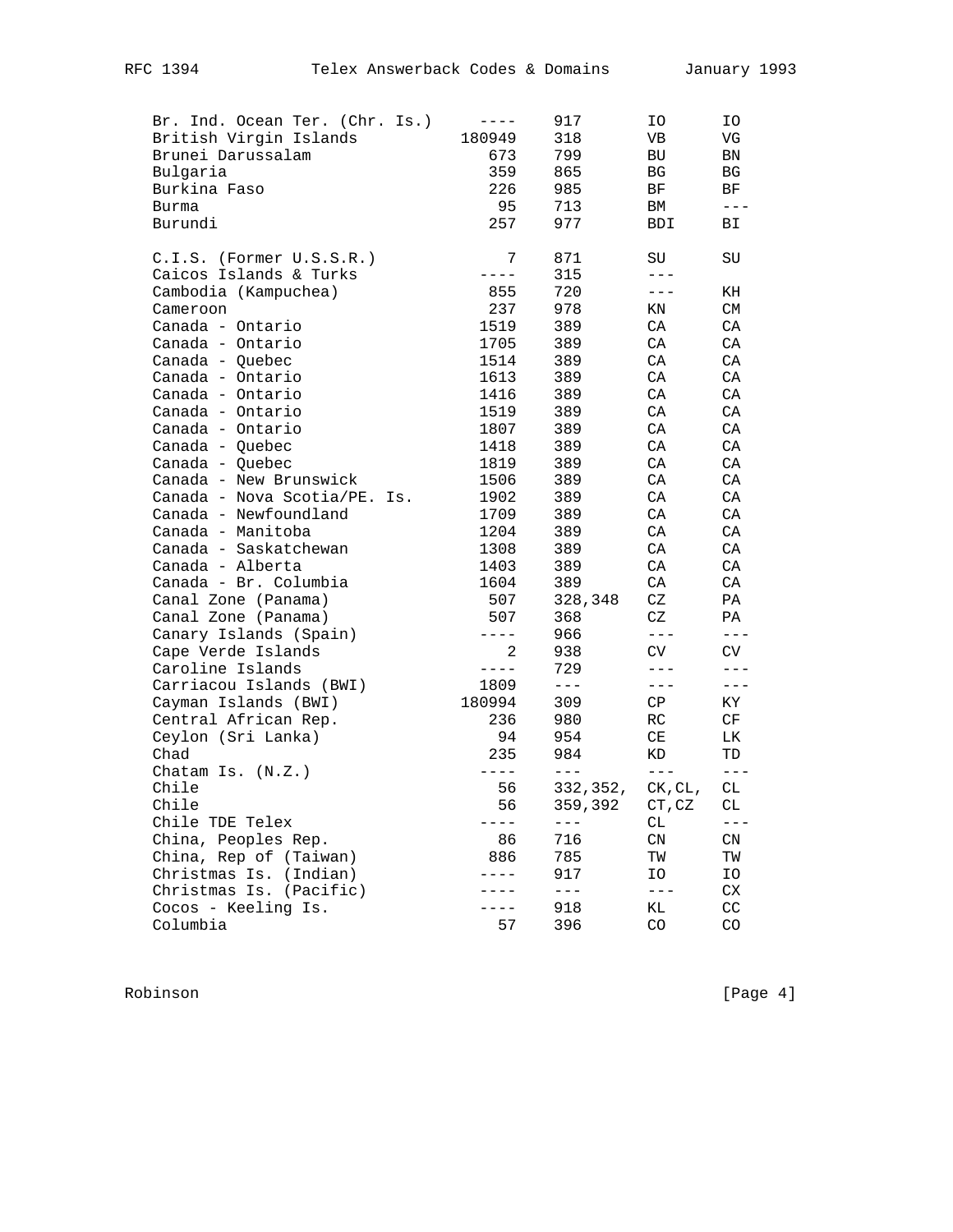| Comoros, F & I Rep.         | 26          | 942     | ΚO            | КM                 |
|-----------------------------|-------------|---------|---------------|--------------------|
| Commerical Internet clients | $---$       | $---$   | $\frac{1}{2}$ | <b>COM</b>         |
| Compuserve Clients          | $\mathbf 1$ | $---$   |               | --- COMPUSERVE.COM |
| Congo, Rep. of (Zaire)      | 243         | 968,971 | ΚG            | CG                 |
| Cook Islands (Rarotonga)    | $---$       | 717     | RG            | CK.                |
| Corsica (France)            | $- - - -$   | $  -$   | $= - -$       | $- - -$            |
| Costa Rica                  | 506         | 303     | CR.           | CR                 |
| Cote D'Ivoire               | $- - - -$   | 969     | $\frac{1}{2}$ | СI                 |
| Cuba                        | 59          | 307     | CU            | CU.                |
| Curaco (Netherlands Ant.)   | $- - - -$   | 384     | $\frac{1}{2}$ | $\frac{1}{2}$      |
| Cyprus                      | 357         | 826     | CY, TK        | СY                 |
| Czechoslovakia              | 42          | 849     | $\rm C$       | CS                 |
| Dahomey Peo. Rep. (Benin)   | $- - - -$   | 979     | DY            | ВJ                 |
| Denmark                     | 45          | 855     | DK            | DK                 |
| Diego Garcia Is.            | $- - - -$   | 919     | DJ            | $---$              |
| Djibouti Rep.               | 253         | 994     | $\frac{1}{2}$ | DJ                 |
| Dominica (BWI)              | 1809        | 304     | DO.           | DM                 |
| Dominican Republic          | 1809        | 326,346 | DR, DI        | DO.                |
| Dominican Republic          | 1809        | 366     | DR, DI        |                    |
| Dubai (UAE)                 | 971         | 949,958 | EМ            | AЕ                 |
| East Timor                  | $- - - -$   | 796     | $- - -$       | ТP                 |
| Ecuador                     | 593         | 393     | ED            | ЕC                 |
| Egypt, Arab Rep. of         | 20          | 927     | UN            | EG                 |
| Ellice Is. (Tuvalu)         | 688         | 726     | TV            | TV                 |
| El Salvador                 | 503         | 301     | SAL           | $\mbox{SV}$        |
| England $(U.K.)$            | 44          | 851     | G             | UK, GB             |
| Equatorial Guinea           | 240         | 939     | $---$         | GQ                 |
| Estonia                     | 7           | 871     | SU            | EE                 |
| Ethiopia                    | 251         | 976     | ЕT            | ЕT                 |
| Falkland Islands            | $---$       | 319     | FK            | FK                 |
| Faroe (Faeroe) Is.          | 298         | 853     | FA            | FO                 |
| Fidonet Clients             | $- - - -$   | $---$   | $---$         | FIDONET.ORG        |
| Fiji Islands (Suva)         | 679         | 792     | FJ            | FJ                 |
| Finland                     | 358         | 857     | SF            | FI                 |
| Formosa (Taiwan)            | 886         | 785     | ΤW            | ТW                 |
| France                      | 33          | 842     | F             | FR.                |
| French Antilles             | 596         | $---$   | $- - -$       | $- - -$            |
| French Guiana               | 594         | 313     | FG            | GF                 |
| French Polynesia            | 689         | 711     | FP            | PF                 |
| French Southern Territory   | $- - - -$   | $- - -$ | $- - -$       | TF.                |
| Fujaira (UAE)               | 9719        | 949,958 | EМ            | АE                 |
| Futuna & Wallis Is.         | 681         | 707     | WF            | WF                 |

Robinson [Page 5]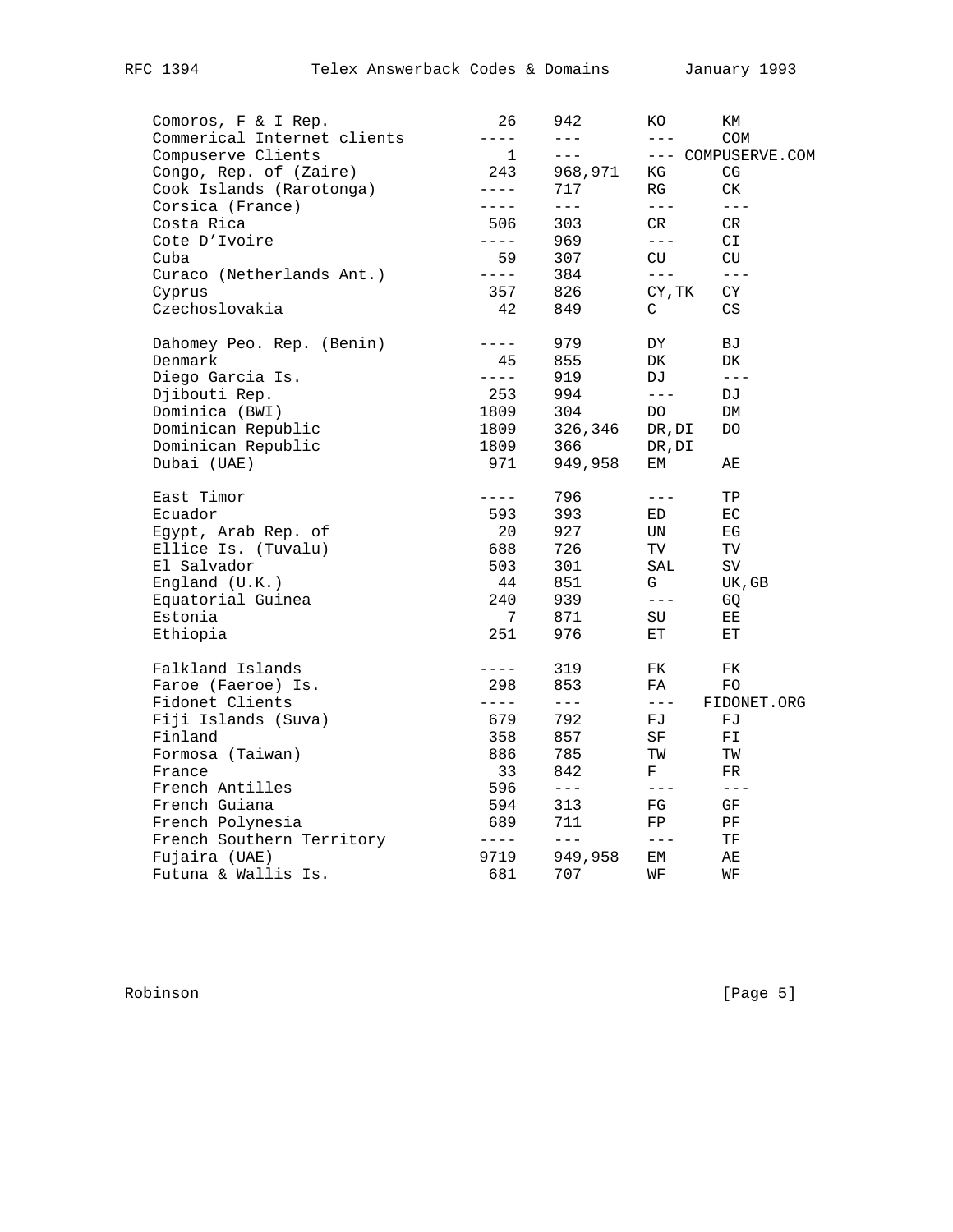| Gabon Rep.                     | 241         | 981      | GO                        | GА          |
|--------------------------------|-------------|----------|---------------------------|-------------|
| Gambia                         | 220         | 992      | GV                        | GM          |
| German X.400 National Network  | $- - - -$   | $---$    | $---$                     | DBP.DE      |
| Germany                        | 49          | 840,841  | D, DD                     | DE          |
| Ghana                          | 233         | 974      | GH                        | GH          |
| Gibraltar                      | 350         | 837      | GK.                       | GI          |
| Government Internet clients    | $- - - - -$ | $---$    | $---$                     | GOV         |
| Gr. Britain/No. Ire.           | 44          | 851      | G                         | GB, UK      |
| Greece                         | 30          | 863      | GR                        | GR          |
| Greenland                      | 299         | 859      | GD                        | GL          |
| Grenada (BWI)                  | 1809440     | 320      | GA                        | GD          |
| Grenadines & St. Vinc.         | 1809        | 321      | VO                        | VC          |
| Guadeloupe (Fr. Ant.)          | 590         | 340      | GL                        | GP          |
| Guam                           | 671         | 721      | GM                        | GU          |
| Guantanamo Bay USN             | 5399        | $---$    | $\frac{1}{2}$             | $---$       |
| Guatemala                      | 502         | 305      | GU                        | GT          |
| Guinea-Bissau                  | 245         | 931      | $---$                     | GW          |
| Guinea, Equatorial             | 240         | 939      | $---$                     |             |
| Guinea People Rep.             | 224         | 995      | GE                        | GN          |
| Guyana                         | 592         | 312      | GY                        | GY          |
| Haiti                          | 509         | 329,349  | ΗN                        | HT          |
| Hawaii (USA)                   | 1808        | 723,743, | $_{\rm HA}$ , $_{\rm HR}$ | HI.US       |
| Hawaii (USA)                   | 1808        | 763      | HA, HR                    | HI.US       |
| Hawaii (USA) AT&T Telex        | 1808        | 743      | $---$                     | ATTMAIL.COM |
| Heard and Mc Donald Is.        | $- - - - -$ | $---$    | $---$                     | HМ          |
| Holland (Netherlands)          | 31          | 844      | NL                        | ΝL          |
| Honduras, Rep. of              | 504         | 311      | HO                        | ΗN          |
| Hong Kong                      | 852         | 780      | НX                        | HК          |
| Hungary                        | 36          | 861      | Н                         | HU          |
| Iceland                        | 354         | 858      | IS                        | IS          |
| India                          | 91          | 953      | ΙN                        | ΙN          |
| Indian Ocean, Inmarsat         | 873         | 902,904, | MAS                       | $---$       |
| Indian Ocean, Inmarsat         | 873         | 905,906, | MAS                       |             |
| Indian Ocean, Inmarsat         | 873         | 907      | MAS                       | $---$       |
| Indonesia                      | 62          | 796      | ΙA                        | ID.         |
| Inmarsat Atlantic Ocean        | 871         | 802,804, | MAS                       |             |
| Inmarsat Atlantic Ocean        | 871         | 805,806, | MAS                       |             |
| Inmarsat Atlantic Ocean        | 871         | 807      | MAS                       |             |
| Inmarsat Indian Ocean          | 873         | 902,904, | MAS                       | $- - -$     |
| Inmarsat Indian Ocean          | 873         | 905,906, | MAS                       |             |
| Inmarsat Indian Ocean          | 873         | 907      | MAS                       |             |
| Inmarsat Pacific Ocean         | 872         | 702,704, | MAS                       |             |
| Inmarsat Pacific Ocean         | 872         | 705,706, | MAS                       |             |
| Inmarsat Pacific Ocean         | 872         | 758      | MAS                       |             |
| International Internet clients |             |          | $---$                     | INT         |
| Internet Academic clients      |             |          | $---$                     | EDU         |

Robinson [Page 6]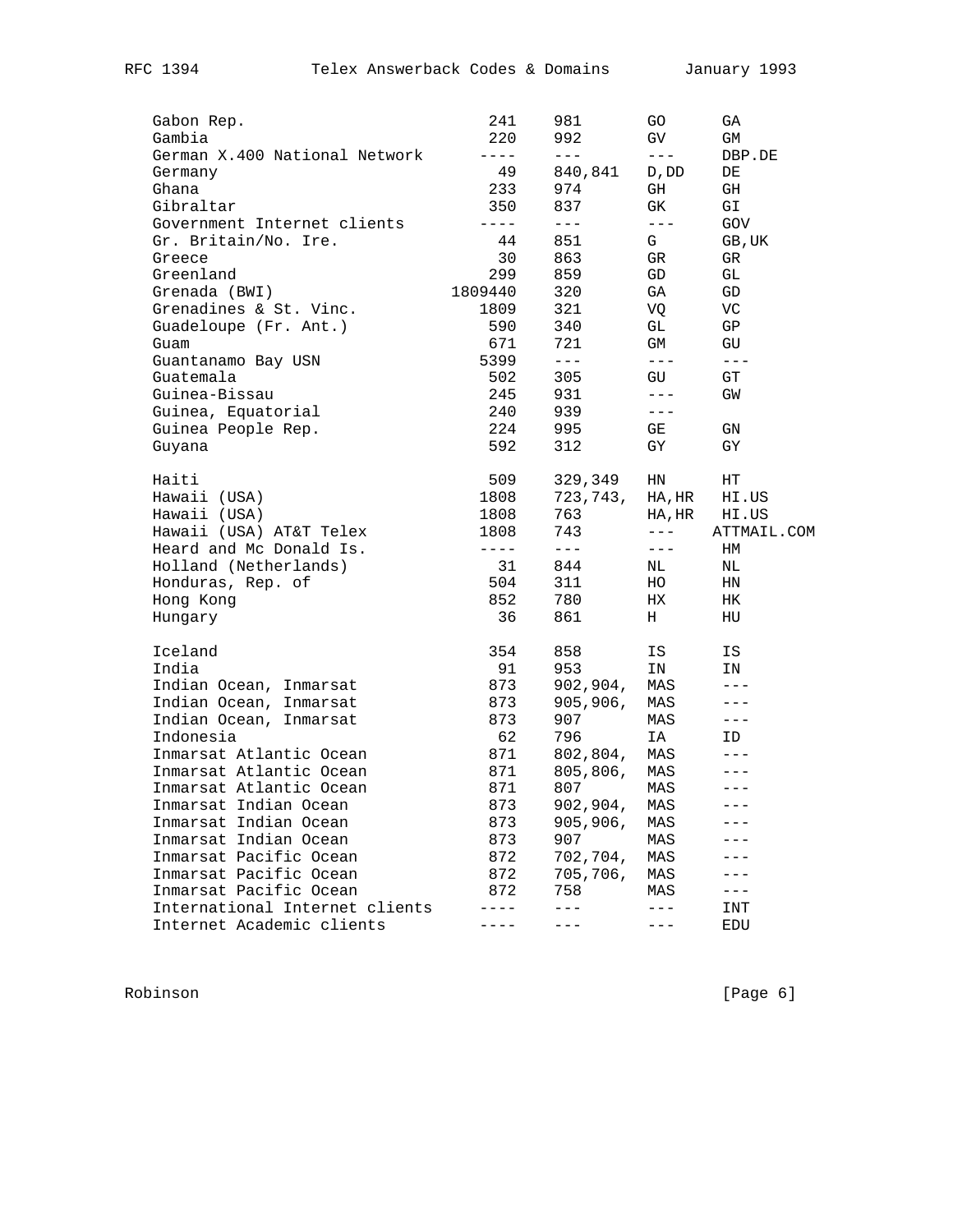| Internet Commerical clients     |           |         | $- - -$                       | COM           |
|---------------------------------|-----------|---------|-------------------------------|---------------|
| Internet Government clients     | $- - -$   |         |                               | GOV           |
| Internet International clients  |           |         | $---$                         | INT           |
| Internet Military clients       |           |         |                               | MIL           |
| Internet Network providers      | $- - -$   | $- - -$ | $- - -$                       | NET           |
| Internet Organizational clients | $---$     | $- - -$ | $---$                         | ORG           |
| Iran                            | 98        | 951     | IR                            | IR            |
| Iraq                            | 964       | 943     | ΙK                            | IQ            |
| Ireland, Northern (UK)          | 44        | 851     | G                             | GB, UK        |
| Ireland, Rep. of (Eire)         | 353       | 852     | ЕI                            | ΙE            |
| Israel                          | 972       | 922     | ΙL                            | ΙL            |
| Italy                           | 39        | 843     | I.                            | IT            |
| Ivory Coast                     | 225       | 969     | СI                            | $---$         |
| Jamaica (BWI)                   | 1809      | 381     | JA                            | JM            |
| Japan                           | 81        | 781     | J                             | JP            |
| Jordan                          | 962       | 925     | JO                            | JO            |
| Kampuchea (Cambodia)            | 85        | 720     | $---$                         | KH            |
| Kenya                           | 254       | 963     | ΚE                            | ΚE            |
| Kerguelan Archipelago           | $---$     | $---$   | $---$                         | $\frac{1}{2}$ |
| Kiribati Rep.                   | 686       | 727     | $---$                         | ΚI            |
| Korea, North                    | $- - - -$ | $---$   | ΚP                            | ΚP            |
| Korea, Rep. of (South)          | 82        | 787     | K                             | ΚR            |
| Kuwait                          | 965       | 959     | КT                            | ΚW            |
| Laos, Peoples Dem. Rep. of      | 856       | 715     | LS                            | LA            |
| Latvia                          | 7         | 871     | SU                            | LV            |
| Lebanon                         | 961       | 923     | LE                            | LВ            |
| Lesotho                         | 266       | 990     | LО                            | LS            |
| Liberia                         | 231       | 937     | LI                            | LR.           |
| Libyan Arab Jamahiriya          | 218       | 929     | LY.                           | LY.           |
| Libya via Italy                 | $---$     | $---$   | LYB                           | $- - -$       |
| Liechtenstein                   | 4175      | 845     | FL.                           | LI            |
| Lithuania                       | 7         | 871     | SU                            | LT            |
| Luxembourg                      | 352       | 848     | LU                            | LU            |
| Macao (Macau)                   | 853       | 797     | ОM                            | MO            |
| Madagascar, Dem. Rep.           | 261       | 983     | ΜG                            | ΜG            |
| Madeira Is. (Portugal)          | $- - - -$ | 834     | $- - -$                       | $- - -$       |
| Malawi                          | 265       | 988     | MΙ                            | МW            |
| Malaysia                        | 60        | 784     | МA                            | MΥ            |
| Maldives                        | 960       | 940     | МF                            | МV            |
| Mali, Rep. of                   | 223       | 972     | МJ                            | МL            |
| Malta                           | 356       | 838     | $\texttt{MW}$ , $\texttt{MT}$ | МT            |
| Mariana Is. (Saipan)            |           | 724,783 | ΜN                            | $---$         |
| Marshall Is.                    | 692       | 730     | $---$                         | МH            |
| Martinique (French Ant.)        | 596       | 300     | MR                            | МQ            |

Robinson [Page 7]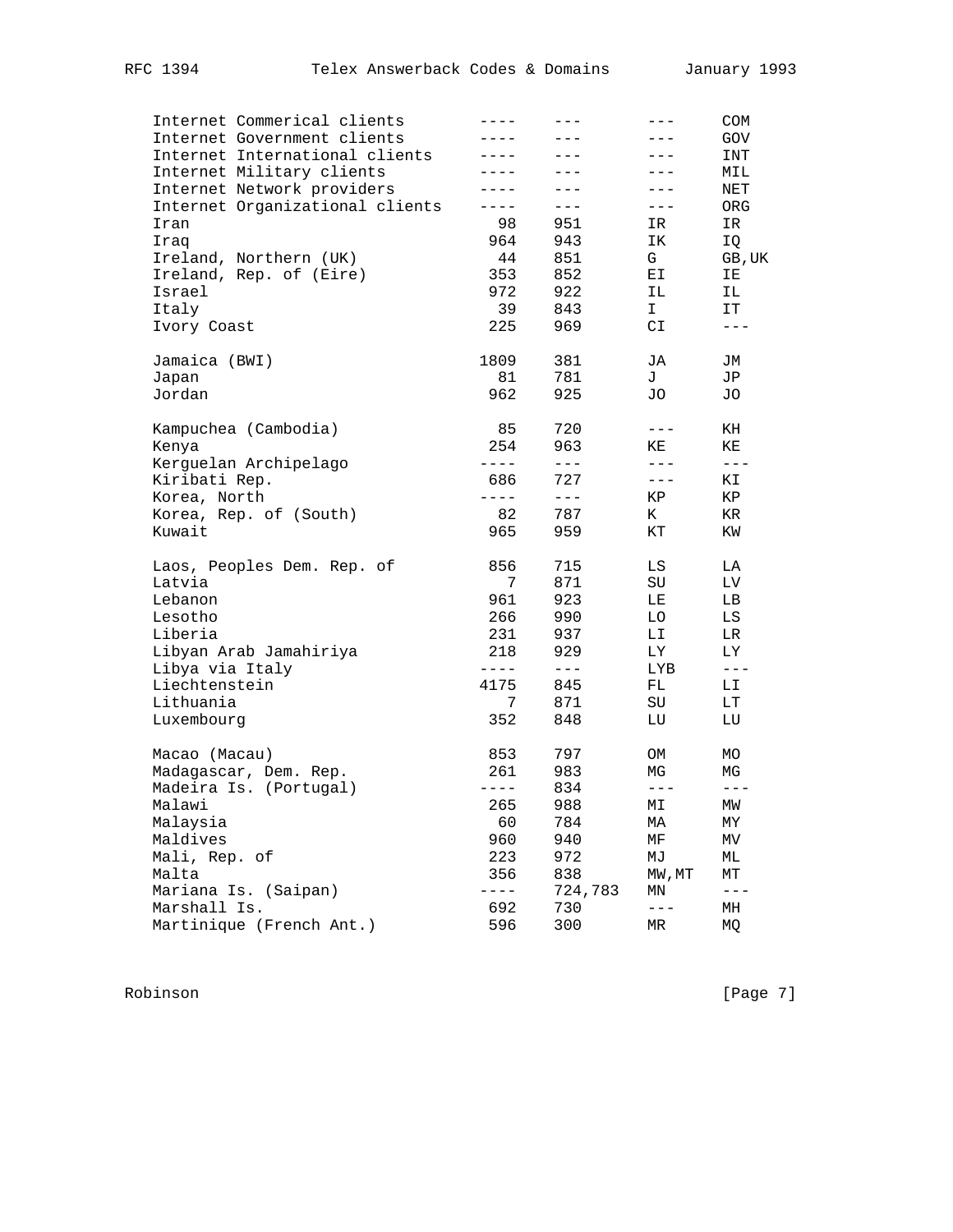| Mauritania, Islamic Rep.        | 222         | 935      | MTN     | ΜR            |
|---------------------------------|-------------|----------|---------|---------------|
| Mauritius Is.                   | 230         | 996      | ΙW      | MU            |
| Mayotte (France)                | 33          | 842      | F       | $\frac{1}{2}$ |
| Mexico                          | 52          | 383      | МE      | МX            |
| Micronesia                      | 691         | 729      | $---$   | FM            |
| Midway Island                   | $- - - -$   | $---$    | $---$   | $- - -$       |
| Military Internet clients       | $- - - -$   | $- - -$  | $---$   | MIL           |
| Monaco                          | 3393        | 842      | МC      | МC            |
| Mongolian Peoples Rep.          | 976         | 719      | МH      | ΜN            |
| Montserrat (BWI)                | 1809491     | 360      | MK      | ΜS            |
| Morocco                         | 212         | 933      | М       | МA            |
| Mozambique                      | 258         | 946      | MO      | MΖ            |
| Myanmar, Union of               | $---$       | 713      | $---$   | МM            |
| Namibia (S.W. Africa)           | 264         | 964      |         | ΝA            |
| Nauru                           | 674         | 739      | $---$   | NR            |
| Nepal                           | 977         | 947      | ΝP      | ΝP            |
| Netherland Antilles             | 599         | 384      | NA      | ΑN            |
| Netherlands (Holland)           | 31          | 844      | NL      | ΝL            |
| Network gateways, Internet      | $---$       | $---$    | $---$   | NET           |
| Neutral Zone                    | $-- ---$    | $---$    | $---$   | ΝT            |
| Nevis [St. Kitts] (BWI)         | 1809        | 361      | КC      | ΚN            |
| New Caledonia                   | 687         | 714      | NΜ      | ΝC            |
| New Guinea, Papua               | 675         | 794,795  | ΝE      | PG            |
| New Hebrides (Vanuatu)          | 678         | 718      | NH      | VU            |
| New Zealand                     | 64          | 791      | ΝZ      | ΝZ            |
| Nicaraqua                       | 505         | 302      | NK.     | NΙ            |
| Niger Rep.                      | 227         | 982      | ΝI      | ΝE            |
| Nigeria, Fed. Rep.              | 234         | 961      | ΝG      | ΝG            |
| Niue Is.                        | 6           | 772      | $---$   | NU            |
| Norfolk Island                  | 672         | 756      | $---$   | ΝF            |
| Northern Cyprus (Turkey)        | $- - - - -$ | 821      | $---$   | $---$         |
| Northern Ireland (UK)           | 44          | 851      | G       | GB, UK        |
| Northern Mariana Is.            | 670         | 724,783  | ΜN      | ΜP            |
| Norway                          | 47          | 856      | Ν       | ΝO            |
| Okinawa (JAPAN)                 | 81          | 781      | J       | JP            |
| Oman                            | 968         | 926      | ON      | OM            |
| Organizational Internet clients | $---$       | $---$    | $- - -$ | ORG           |
| Pacific Ocean,<br>Inmarsat      | 872         | 702,704, | MAS     | $= -$         |
| Pacific Ocean, Inmarsat         | 872         | 705,706, | MAS     |               |
| Pacific Ocean, Inmarsat         | 872         | 758      | MAS     |               |
| Pakistan                        | 92          | 952      | PК      | PΚ            |
| Palau                           | $- - - -$   | 728      | $---$   | ΡW            |
| Panama/INT Telex                | $---$       | $---$    | PG      | $---$         |
| Panama                          | 507         | 328,348, | PA, PG  | PA            |
| Panama                          | 507         | 368      | PA, PG  | ΡA            |
|                                 |             |          |         |               |

Robinson [Page 8]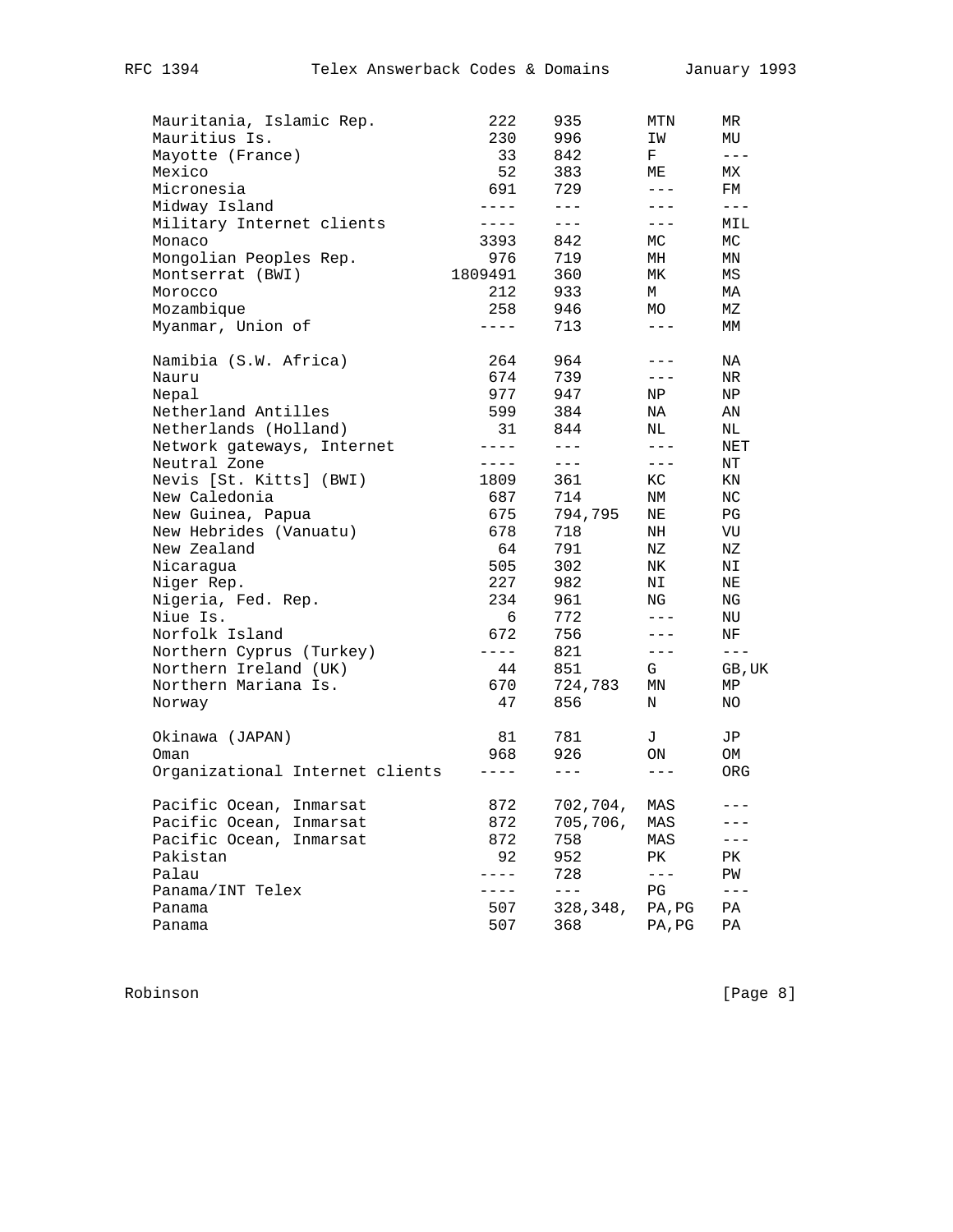| Papua New Guinea           | 675         | 794,795   | ΝE      | PG                    |
|----------------------------|-------------|-----------|---------|-----------------------|
| Paraguay                   | 595         | 399       | PY.     | ΡY                    |
| Peru                       | 51          | 334,394   | PE      | PЕ                    |
| Philippines                | 63          | 712,722,  | PH, PM, | PН                    |
| Philippines                | 63          | 732,742,  | PN, PU, | PH                    |
| Philippines                | 63          | 762,778   | PS      | PH                    |
| Philippines PTT/Telex      | $- - - -$   | $---$     | PU      | $---$                 |
| Philippines PGC/Telex      | $- - - - -$ | $- - -$   | PH      | $---$                 |
| Philippines GMC/Telex      | $- - - - -$ | $---$     | РM      |                       |
| Philippines ETP/Telex      | $- - - -$   | $---$     | PN      |                       |
| Philippines CWI/Telex      | $- - - -$   | $---$     | PS      | $---$                 |
| Pitcairn Island            | $- - - -$   | $---$     | $- - -$ | PN                    |
| Poland                     | 48          | 867       | PL      | PL                    |
| Portugal, Madeira & Azores | 351         | 832       | Ρ       | РT                    |
| Principe, Sao Tome &       | 239         | 916       | ST      | ST                    |
| Puerto Rico                | 1809        | 324,325,  | PD, PF, | PR                    |
| Puerto Rico                | 1809        | 345, 365, | PR,     | PR                    |
| Puerto Rico                | 1809        | 385       | PТ      | PR.                   |
|                            |             |           |         |                       |
| Qatar                      | 974         | 957       | DH      | QA                    |
| Ras Al Khaimah (UAE)       | 9717        | 944,949   | ЕM      | AЕ                    |
| Reunion Is.                | 262         | 941       | RE      | RE                    |
| Rodriquez Island           | $- - - -$   | $- - -$   | $- - -$ | $- - -$               |
| Romania                    | 40          | 864       | R       | RO.                   |
| Russia (Formerly USSR)     | 7           | 871       | SU      | SU                    |
| Rwanda                     | 250         | 967       | RW      | RW                    |
| Ryukyu Is. (Okinawa)       | 81          | 781       | J       | JP                    |
| Saba (Neth. Ant.)          | 599         | 384       | NA      | $---$                 |
| Saipan (N. Mariana Is.)    | 670         | 724,783   | ΜN      | MP                    |
| Samoa, American            | 684         | 782       | AS      | AS                    |
| Samoa, Western             | 685         | 793       | SX      | WS                    |
| San Marino                 | 39549       | 868       | SO      | SΜ                    |
| Sao Tome & Principe        | 239         | 916       | ST      | ST                    |
| Saudi Arabia               | 966         | 928       | SJ      | SA                    |
| Senegal Rep.               | 221         | 962       | SG      | SN                    |
| Seychelles Is.             | 248         | 997       | SZ      | SC                    |
| Sharjah (UAE)              | 971         | 949,958   | EМ      | AЕ                    |
| Sierra Leone               | 232         | 989       | SL      | SL                    |
| Singapore, Rep. of         | 65          | 786       | RS      | $\mathbb S \mathbb G$ |
| Slovenia                   | 42          | 849       | C       | SI                    |
| Solomon Is.                | 677         | 769       | HQ      | SВ                    |
| Somali Rep.                | 252         | 999       | $SM$    | SO                    |
| South Africa, Rep. of      | 27          | 960       | SA      | ΖA                    |
| South Georgia              | $- - - -$   | $---$     | $---$   | $- - -$               |
| Southwest Africa/Namibia   | 264         | 964       |         | ΝA                    |
| Spain                      | 34          | 831       | E       | ES                    |
|                            |             |           |         |                       |

Robinson [Page 9]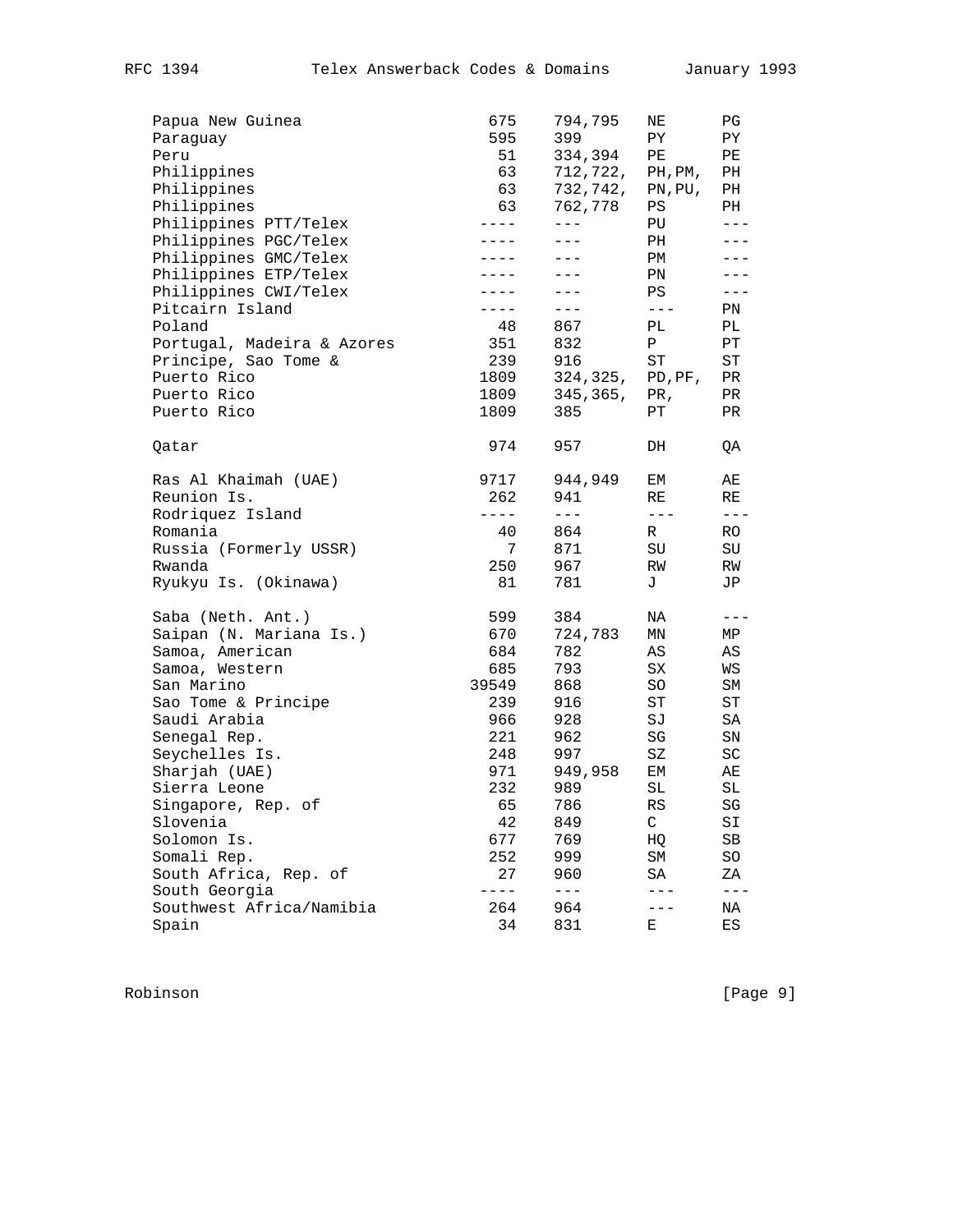| Spanish North Africa          | $---$       | 831           | Ε                   | $---$      |
|-------------------------------|-------------|---------------|---------------------|------------|
| Spitzbergen (Svalbard)        | $- - - -$   | $- - -$       | $\frac{1}{2}$       | SJ         |
| Sri Lanka (Ceylon)            | 94          | 954           | CE                  | LK         |
| St. Barthelemy (Fr. Ant.)     | $- - - -$   | 340           | $- - -$             | $---$      |
| St. Christopher (BWI)         | 1809        | 361           | KC                  | $---$      |
| St. Kitts - Nevis (BWI)       | 1809        | 361           | ${\rm KC}$          | ΚN         |
| St. Croix (US V.I.)           | 1809        | 327,347       | VI,                 | VI         |
| St. Croix (US V.I.)           | 1809        | 367           | VZ                  | VI         |
| St. Eustatius (Neth. Ant.)    | $- - - - -$ | 384           | NA                  | $---$      |
| St. Helena                    | $---$       | 921           | HL                  | SH         |
| St. Lucia (BWI)               | 1809        | 341           | LC                  | LC         |
| St. Maarten (Neth. Ant.)      | $- - - -$   | 384           | NA                  | $- - -$    |
| St. Martin (Fr. Ant.)         | 596         | 340           | $---$               |            |
| St. Paul & Amsterdam Is.      | $- - - -$   | $- - -$       | $---$               | $---$      |
| St. Pierre/Miquelon Is.       | 508         | 316           | QN                  | PM         |
| St. Thomas (US V.I.)          | 1809        | 327,347       | VI,                 | VI         |
| St. Thomas (US V.I.)          | 1809        | 367           | VZ                  | VI         |
| St. Thome Is. (PWA)           | $- - - -$   | $\frac{1}{2}$ | $\frac{1}{2}$       | $---$      |
| St. Vincent/Grenadines (W.I.) | 1809        | 321           | VO                  | VC         |
| Sudan                         | $- - - -$   | 970           | ${\tt SD}$          | ${\tt SD}$ |
| Suriname, Rep. of             | 597         | 397           | SN                  | SR         |
| Svalbard & Jan Mayen Is.      | $- - - -$   | $\frac{1}{2}$ | $ -$                | SJ         |
| Swaziland                     | 268         | 993           | WD                  | SZ         |
| Sweden                        | 46          | 854           | S                   | SΕ         |
| Switzerland                   | 41          | 845           | CH                  | CH         |
| Syrian Arab Rep.              | 963         | 924           | SY                  | SY         |
| Tahiti (Fr. Polynesia)        | 689         | 711           | $---$               |            |
| Taiwan (Rep. of China)        | 886         | 785           | ТW                  | TW         |
| Tanzania (Zanzibar)           | 255         | 975           | ΤZ                  | ΤZ         |
| Thailand                      | 66          | 788           | TH                  | TH         |
| Tibet                         | $- - - -$   | 716           | $---$               | $- - -$    |
| Timor, East                   | $- - - -$   | 796           | $---$               | TP         |
| Togolese Rep.                 | 228         | 986           | TO                  | TG         |
| Tokelau Is.                   | $- - - -$   | $\frac{1}{2}$ | $---$               | TК         |
| Tonga Is.                     | 676         | 765           | TS                  | TO         |
| Tortola (Br. V.I.)            | 1809        | 318           | VB                  | $---$      |
| Transkei Republic             | $- - - - -$ | 915           | ТT                  | $---$      |
| Trinidad & Tobago (BWI)       | 1809        | 387           | WG                  | ТT         |
| Tristan Da Cunha              | $- - - -$   | $---$         | $---$               | $---$      |
| Tunisia                       | 216         | 934           | TN                  | TN         |
| Turkey                        | 90          | 821           | TR                  | TR         |
| Turks & Caicos Is.            | 1809        | 315           | TQ                  | ТC         |
| Tuvalu (Ellice Is.)           | 688         | 726           | $\operatorname{TV}$ | TV         |
|                               |             |               |                     |            |

Robinson [Page 10]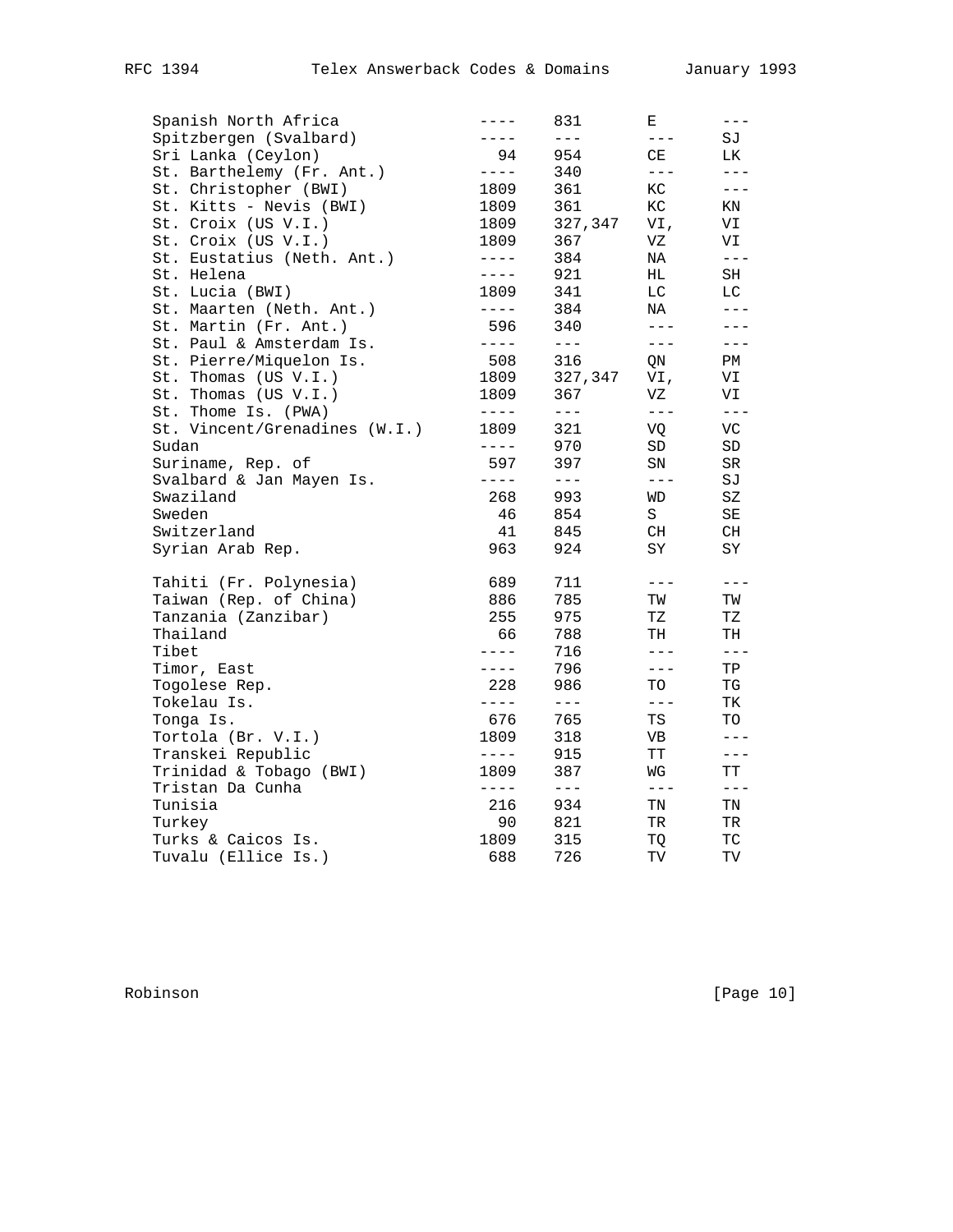| Uganda                   |                                   | 256   | 973     | UG | UG     |
|--------------------------|-----------------------------------|-------|---------|----|--------|
| Ukraine                  |                                   | 7     | 871     | SU | UA     |
| Umm Al Quwain (UAE)      |                                   | 9716  | 958     | ЕM | AЕ     |
| United Arab Emirates     |                                   | 971   | 949,958 | ЕM | AЕ     |
| United Kingdom           |                                   | 44    | 851     | G  | GB, UK |
| United States            |                                   | 1     | $- - -$ | US | US     |
| United States - Alabama  |                                   | 1205  | $ -$    | US | AL.US  |
| United States - Alaska   |                                   | 1907  | $---$   | UA | AK.US  |
| United States - Arizona  |                                   | 1602  | $- - -$ | US | AZ.US  |
| United States - Arkansas |                                   | 1501  |         | US | AZ.US  |
|                          | United States - California        | 1209, |         | US | CA.US  |
|                          | United States - California        | 1213, |         | US | CA.US  |
|                          | United States - California        | 1310, |         | US | CA.US  |
|                          | United States - California        | 1408, |         | US | CA.US  |
|                          | United States - California        | 1415, |         | US | CA.US  |
|                          | United States - California        | 1510, |         | US | CA.US  |
|                          | United States - California        | 1619, |         | US | CA.US  |
|                          | United States - California        | 1707, |         | US | CA.US  |
|                          | United States - California        | 1714, |         | US | CA.US  |
|                          | United States - California        | 1805, |         | US | CA.US  |
|                          | United States - California        | 1818, |         | US | CA.US  |
|                          | United States - California        | 1916  |         | US |        |
| United States - Colorado |                                   |       |         | US | CA.US  |
|                          |                                   | 1303, |         |    | CO.US  |
| United States - Colorado |                                   | 1719  |         | US | CO. US |
|                          | United States - Connecticut       | 1203  | $---$   | US | CT.US  |
| United States - Delaware |                                   | 1302  |         | US | DE.US  |
|                          | United States - Dist. of Columbia | 1202  | $---$   | US | DC.US  |
| United States - Florida  |                                   | 1305, |         | US | FL.US  |
| United States - Florida  |                                   | 1407, |         | US | FL.US  |
| United States - Florida  |                                   | 1813, |         | US | FL.US  |
| United States - Florida  |                                   | 1904  |         | US | FL.US  |
| United States - Georgia  |                                   | 1404, |         | US | GA.US  |
| United States - Georgia  |                                   | 1706  | $---$   | US | GA.US  |
| United States - Georgia  |                                   | 1912  |         | US | GA.US  |
| United States - Idaho    |                                   | 1208  |         | US | ID.US  |
| United States - Illinois |                                   | 1217, |         | US | IL.US  |
| United States - Illinois |                                   | 1309, |         | US | IL.US  |
| United States - Illinois |                                   | 1312, |         | US | IL.US  |
| United States - Illinois |                                   | 1618, |         | US | IL.US  |
| United States - Illinois |                                   | 1708, |         | US | IL.US  |
| United States - Illinois |                                   | 1815  |         | US | IL.US  |
| United States - Indiana  |                                   | 1219, |         | US | IN.US  |
| United States - Indiana  |                                   | 1317, |         | US | IN.US  |
| United States - Indiana  |                                   | 1812  |         | US | IN.US  |
| United States - Iowa     |                                   | 1319, |         | US | IA.US  |
| United States - Iowa     |                                   | 1515, |         | US | IA.US  |
| United States - Iowa     |                                   | 1712  |         | US | IA.US  |
| United States - Kansas   |                                   | 1316, |         | US | KS.US  |
|                          |                                   |       |         |    |        |

Robinson [Page 11]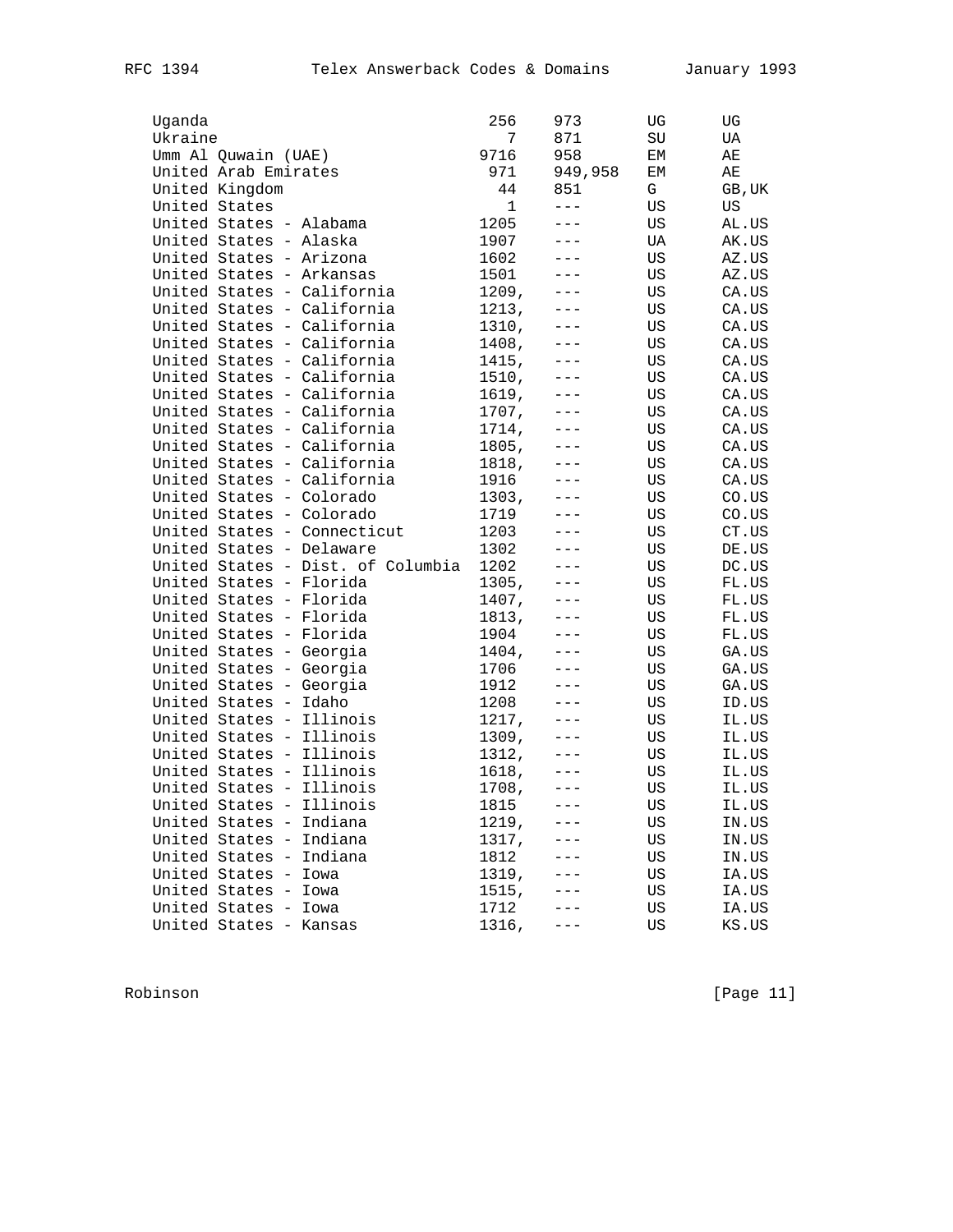|  | United States - Kansas |                                | 1913  | $---$               | US | KS.US |
|--|------------------------|--------------------------------|-------|---------------------|----|-------|
|  |                        | United States - Kentucky       | 1502, | $---$               | US | KY.US |
|  |                        | United States - Kentucky       | 1606  | $- - -$             | US | KY.US |
|  |                        | United States - Louisiana      | 1318, | $---$               | US | LA.US |
|  |                        | United States - Louisiana      | 1504  |                     | US | LA.US |
|  | United States - Maine  |                                | 1207  | $---$               | US | ME.US |
|  |                        | United States - Maryland       | 1301, | $---$               | US | MD.US |
|  |                        | United States - Maryland       | 1410  | $- - -$             | US | MD.US |
|  |                        | United States - Massachusetts  | 1413, | $\qquad \qquad - -$ | US | MA.US |
|  |                        | United States - Massachusetts  | 1508, | $---$               | US | MA.US |
|  |                        | United States - Massachusetts  | 1617  |                     | US | MA.US |
|  |                        | United States - Michigan       | 1313, | $---$               | US | MI.US |
|  |                        | United States - Michigan       | 1517, | $- - -$             | US | MI.US |
|  |                        | United States - Michigan       | 1616, | $---$               | US | MI.US |
|  |                        | United States - Michigan       | 1906  | $- - -$             | US | MI.US |
|  |                        | United States - Minnesota      | 1218, | $---$               | US | MN.US |
|  |                        | United States - Minnesota      | 1507, |                     | US | MN.US |
|  |                        | United States - Minnesota      | 1612  | $---$               | US | MN.US |
|  |                        | United States - Mississippi    | 1601  | $---$               | US | MS.US |
|  |                        | United States - Missouri       | 1314, | $- - -$             | US | MS.US |
|  |                        | United States - Missouri       | 1417, | $\qquad \qquad - -$ | US | MS.US |
|  |                        | United States - Missouri       | 1816  | $---$               | US | MO.US |
|  |                        | United States - Montana        | 1406  |                     | US | MT.US |
|  |                        | United States - Nebraska       | 1308, | $---$               | US | NE.US |
|  |                        | United States - Nebraska       | 1402  | $---$               | US | NE.US |
|  | United States - Nevada |                                | 1702  | $---$               | US | NV.US |
|  |                        | United States - New Hampshire  | 1603  | $\qquad \qquad - -$ | US | NH.US |
|  |                        | United States - New Jersey     | 1201, | $- - -$             | US | NJ.US |
|  |                        | United States - New Jersey     | 1609, |                     | US | NJ.US |
|  |                        | United States - New Jersey     | 1908  | $---$               | US | NJ.US |
|  |                        | United States - New Mexico     | 1505  | $---$               | US | NM.US |
|  |                        | United States - New York       | 1212, | $- - -$             | US | NY.US |
|  |                        | United States - New York       | 1315, | $\qquad \qquad - -$ | US | NY.US |
|  |                        | United States - New York       | 1516, | $---$               | US | NY.US |
|  |                        | United States - New York       | 1518, |                     | US | NY.US |
|  |                        | United States - New York       | 1607, | $---$               | US | NY.US |
|  |                        | United States - New York       | 1716, | $---$               | US | NY.US |
|  |                        | United States - New York       | 1718, | $---$               | US | NY.US |
|  |                        | United States - New York       | 1914, | $\qquad \qquad - -$ | US | NY.US |
|  |                        | United States - New York       | 1917  | $- - -$             | US | NY.US |
|  |                        | United States - North Carolina | 1704, | $- - -$             | US | NC.US |
|  |                        | United States - North Carolina | 1919  |                     | US | NC.US |
|  |                        | United States - North Dakota   | 1701  |                     | US | ND.US |
|  | United States - Ohio   |                                | 1216, |                     | US | OH.US |
|  | United States - Ohio   |                                | 1419, |                     | US | OH.US |
|  | United States - Ohio   |                                | 1513, |                     | US | OH.US |
|  | United States - Ohio   |                                | 1614  |                     | US | OH.US |
|  |                        | United States - Oklahoma       | 1405, |                     | US | OK.US |
|  |                        |                                |       |                     |    |       |

Robinson [Page 12]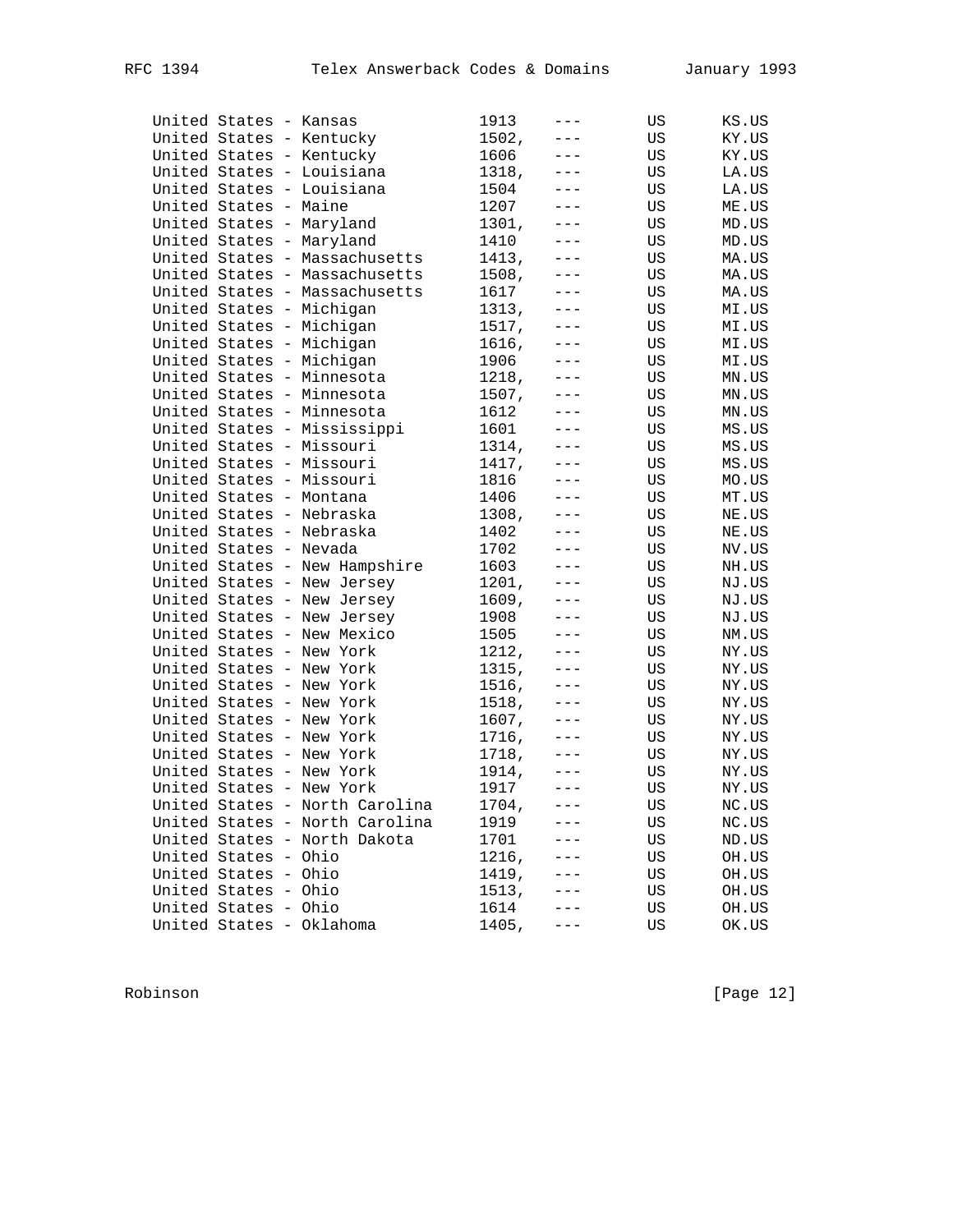|              |                        | United States - Oklahoma       | 1918         | $- - -$  | US            | OK.US                |
|--------------|------------------------|--------------------------------|--------------|----------|---------------|----------------------|
|              | United States - Oregon |                                | 1503         | ---      | US            | OR.US                |
|              |                        | United States - Pennsylvania   | 1215,        | $- - -$  | US            | PA.US                |
|              |                        | United States - Pennsylvania   | 1412,        | $- - -$  | US            | PA.US                |
|              |                        | United States - Pennsylvania   | 1717,        | $- - -$  | US            | PA.US                |
|              |                        | United States - Pennsylvania   | 1814         |          | US            | PA.US                |
|              |                        | United States - Rhode Island   | 1401         | $- - -$  | US            | RI.US                |
|              |                        | United States - South Carolina | 1803         | $- - -$  | US            | SC.US                |
|              |                        | United States - South Dakota   | 1605         | $- - -$  | US            | SD.US                |
|              |                        | United States - Tennessee      | 1615,        | $---$    | US            | TN.US                |
|              |                        | United States - Tennessee      | 1901,        | $- - -$  | US            | TN.US                |
|              | United States - Texas  |                                | 1214,        |          | US            | TX.US                |
|              | United States - Texas  |                                | 1409,        | $- - -$  | US            | TX.US                |
|              | United States - Texas  |                                | 1512,        | ---      | US            | TX.US                |
|              | United States - Texas  |                                | 1713,        | $---$    | US            | TX.US                |
|              | United States - Texas  |                                | 1806,        |          | US            | TX.US                |
|              | United States - Texas  |                                | 1817,        | $- - -$  | US            | TX.US                |
|              | United States - Texas  |                                | 1903,        | $---$    | US            | TX.US                |
|              | United States - Texas  |                                | 1915         | $- - -$  | US            | TX.US                |
|              | United States - Utah   |                                | 1801         | $---$    | US            | UT.US                |
|              |                        | United States - Vermont        | 1802         | $- - -$  | US            | VT.US                |
|              |                        | United States - Virginia       | 1703,        | $---$    | US            | VA.US                |
|              |                        | United States - Virginia       | 1804         | $- - -$  | US            | VA.US                |
|              |                        | United States - Washington     | 1206,        |          | US            | WA.US                |
|              |                        | United States - Washington     | 1509         | $- - -$  | US            | WA.US                |
|              |                        | United States - West Virginia  | 1304         | $---$    | US            | WV.US                |
|              |                        | United States - Wisconsin      | 1414,        | $- - -$  | US            | WI.US                |
|              |                        | United States - Wisconsin      | 1608,        | $---$    | US            | WI.US                |
|              |                        | United States - Wisconsin      | 1715         | $---$    | US            | WI.US                |
|              |                        | United States - Wyoming        | 1307         | $---$    | US            |                      |
| Upper Volta  |                        |                                | 226          | 985      | $---$         | WY.US<br>$---$       |
| Uruquay      |                        |                                | 598          | 398      | UΥ            | UΥ                   |
|              |                        |                                | 7            | 871      | SU            |                      |
|              | US Telex-Alaska        | $U.S.S.R.$ [Russia] $(C.I.S.)$ | 1907         | $---$    | UA            | SU                   |
|              | US Telex-AT&T          |                                | 1            | $---$    | $\frac{1}{2}$ | AK.US<br>ATTMAIL.COM |
|              |                        |                                | $\mathbf{1}$ | $---$    |               | $---$                |
|              | US Telex-FTCC          |                                |              | $---$    | UF            |                      |
|              | US Telex-Graphnet      |                                | 1            |          | UB            | $\qquad \qquad - -$  |
|              | US Telex-Hawaii        |                                | 1808         | 723,743, | HA, HR        | HI.US                |
|              | US Telex-Hawaii        |                                | 1808         | 763      | HA, HR        | HI.US                |
|              | US Telex-Hawaii AT&T   |                                | 1808         | 743      | $- - - \,$    | ATTMAIL.COM          |
| US Telex-RCA |                        |                                | 1            | $---$    | UR            | $---$                |
| US Telex-TRT |                        |                                | $\mathbf 1$  | $---$    | UT            | $---$                |
| US Telex-WUC |                        |                                | 1            | $- - -$  | UD            | $---$                |
|              | US Telex-WUI/MCI       |                                | $\mathbf{1}$ | $- - -$  | UW            | MCIMAIL.COM          |
|              | US Telex-WU WORLDCOM   |                                | $\mathbf 1$  | $- - -$  | UI            | $---$                |
|              | UUNet Clients          |                                | $\mathbf{1}$ | $- - -$  | $---$         | UUNET.NET            |

Robinson [Page 13]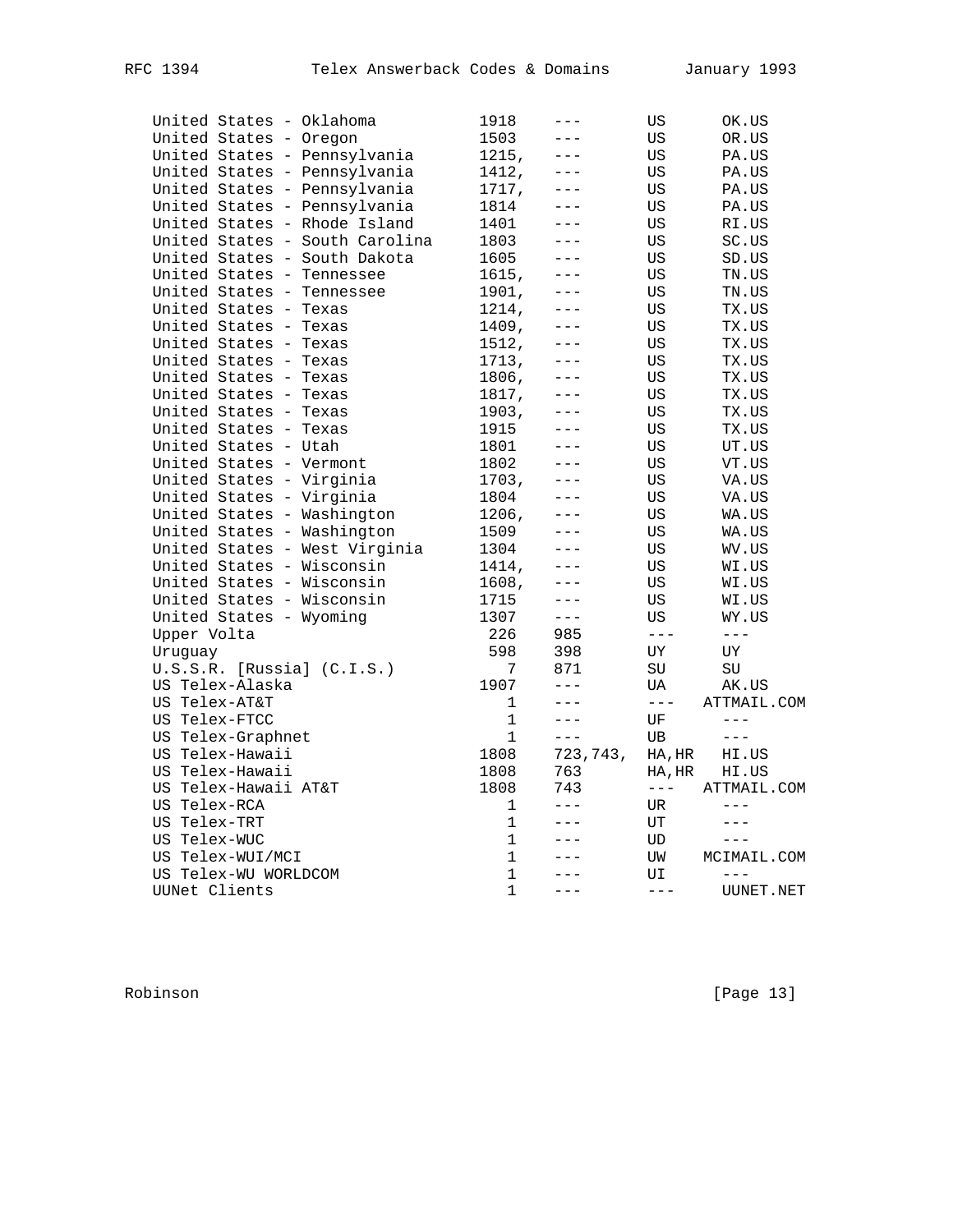| Vanuatu (New Hebrides)        | 678   | 718          | NH     | VU  |
|-------------------------------|-------|--------------|--------|-----|
| Vatican City                  | 39    | 803          | VA     | VA  |
| Vatican City Via Italy        | 39    |              | VAC    |     |
| Venda                         |       | $- - -$      | VM     |     |
| Venezuela                     | 58    | 395          | VE     | VE  |
| Vietnam                       | 84    | 798          | VT     | VN  |
| Virgin Is., British           | 1809  | 318          | VB     | VG  |
| Virgin Is., U.S.              | 1809  | 327,347, VI, |        | VI  |
| Virgin Is., U.S.              | 1809  | 367          | VZ     | VI  |
| Wake Is                       |       |              |        |     |
| Wallis & Futuna Is.           | 681   | 707          |        | WF  |
| Western Sahara                |       |              |        | EH. |
| Western Samoa                 | 685   | 793          | SX     |     |
| Yemen Arab Rep. (Formerly N.) | 969   | 948,956      | YD, YE | ΥE  |
| Yemen Dem. Rep. (Formerly S.) | 967 — | 956          | YD, YE | ΥE  |
| Yuqoslavia                    | 38    | 862          | YU     | YU  |
| Zaire, Rep. of                | 243   | 968          | ZR     | ZR  |
| Zambia                        | 260   | 965          | ΖA     | ZΜ  |
| Zanzibar (Tanzania)           | 259   | 975          | TZ     | ТZ  |
| Zimbabwe (Rhodesia)           | 263   | 987          |        | ΖW  |
|                               |       |              |        |     |

## Notes:

#### BITNET

 Within the BITNET community, names of the form "System.BITNET" are used. These are not registered names in the Domain Naming System (DNS). To use BITNET names in the Internet, one must use the per cent sign hack to route the mail through an Internet/BITNET gateway. For example, user%System.Bitnet@VBVM.BUFFALO.EDU.

### UUCP

 Within the UUCP community, names of the form "host.UUCP" are sometimes used. These are not registered names in the DNS. To use UUCP names in the Internet, one must use the per cent sign hack to route the mail through an Internet/UUCP gateway. For example, user%host.UUCP@enuucp.eas.asu.edu

### ARPA

 For historical reasons, a section of the DNS namespace uses the ".ARPA" domain to register the addresses of hosts and networks to enable reverse lookups.

Robinson [Page 14]